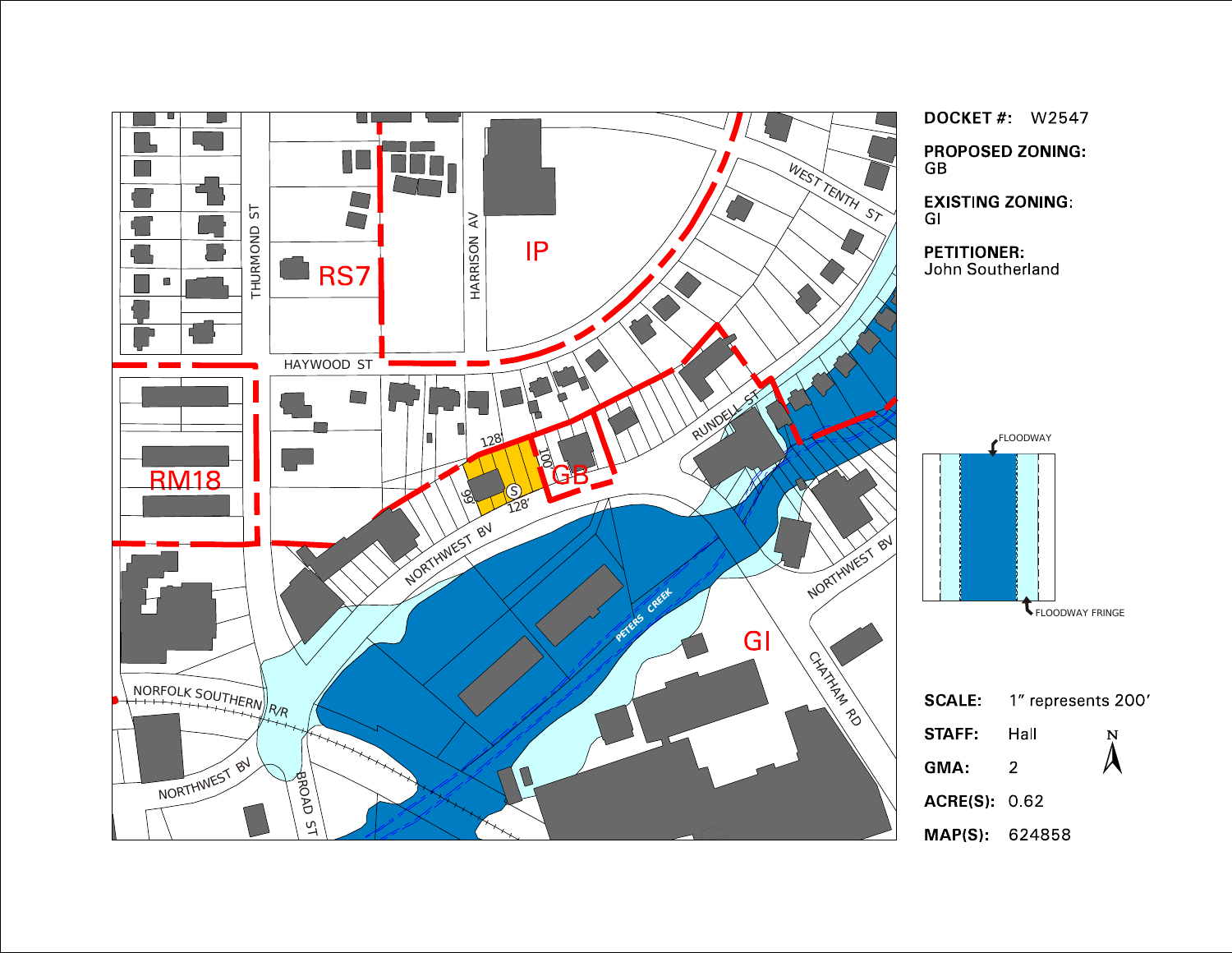June 28, 2002

John Southerland 3845 Queen Anne Circle Winston-Salem, NC 27106

RE: ZONING MAP AMENDMENT W-2547

Dear Mr. Southerland:

The attached report of the Planning Board to the Board of Aldermen is sent to you at the request of the Aldermen. You will be notified by the City Secretary's Office of the date on which the Aldermen will hear this petition.

Sincerely,

A. Paul Norby, AICP Director of Planning

pc: City Secretary's Office, P.O. Box 2511, Winston-Salem, NC 27102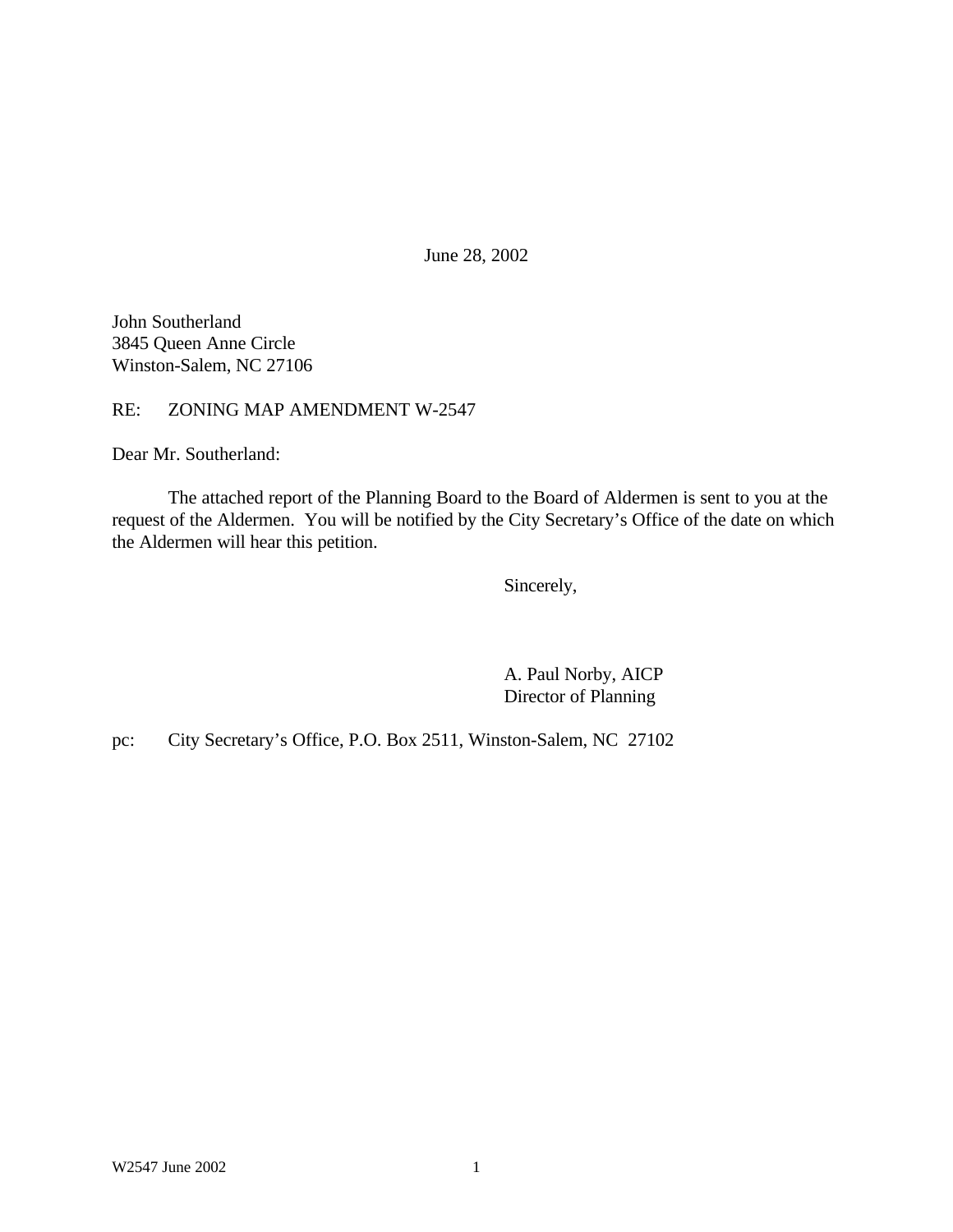## **ACTION REQUEST FORM**

**DATE**: June 18, 2002 **TO**: The Honorable Mayor and Board of Aldermen **FROM**: A. Paul Norby, AICP, Director of Planning

# **BOARD ACTION REQUEST**:

Request for Public Hearing on Zoning Petition of John Southerland.

## **SUMMARY OF INFORMATION**:

Zoning Petition of John Southerland.

### **PLANNING BOARD ACTION**:

| <b>MOTION ON PETITION: APPROVAL</b> |                                                 |
|-------------------------------------|-------------------------------------------------|
| FOR:                                | AVANT, BOST, CLARK, DOYLE, FOLAN, KING, POWELL, |
|                                     | KENNEDY-SLOAN                                   |
| <b>AGAINST:</b>                     | NONE.                                           |
| <b>SITE PLAN ACTION:</b>            | <b>CONFORMS</b>                                 |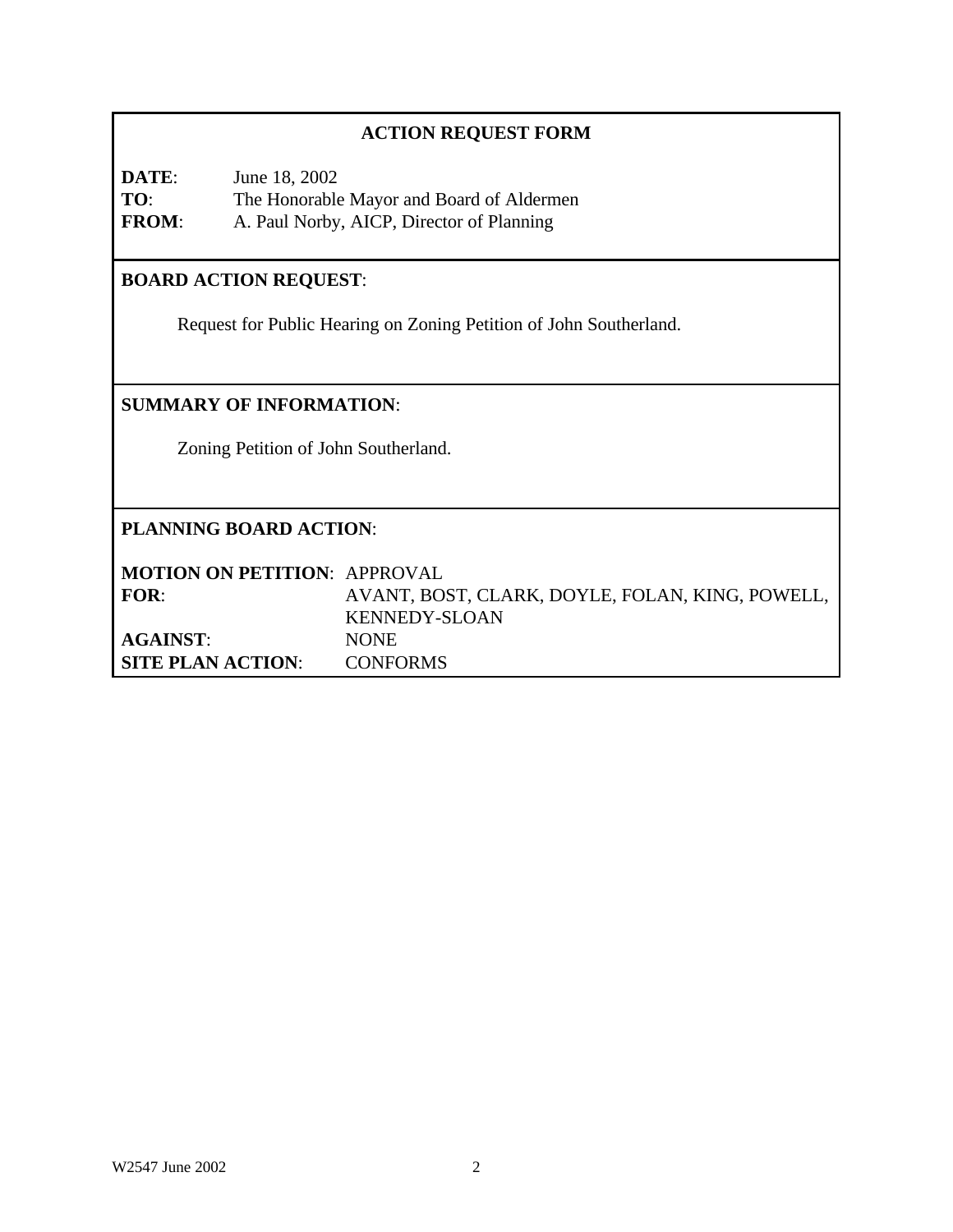#### CITY ORDINANCE - GENERAL USE

Zoning Petition of John Southerland, Docket W-2547

AN ORDINANCE AMENDING THE WINSTON-SALEM CITY ZONING ORDINANCE AND THE OFFICIAL ZONING MAP OF THE CITY OF WINSTON-SALEM, N.C.

\_\_\_\_\_\_\_\_\_\_\_\_\_\_\_\_\_\_\_\_\_\_\_\_\_\_\_\_\_\_\_\_\_\_\_\_\_\_\_

BE IT ORDAINED by the Board of Aldermen of the City of Winston-Salem as follows:

Section 1. The Winston-Salem City Zoning Ordinance and the Official Zoning Map of the

City of Winston-Salem, N.C. are hereby amended by changing from GI (General Industrial

District) to GB (General Business) the zoning classification of the following described property:

Tax Block 0910H, Tax Lots 39, 40, 44, 42, 43, and 44

Section 2. This ordinance shall become effective upon adoption.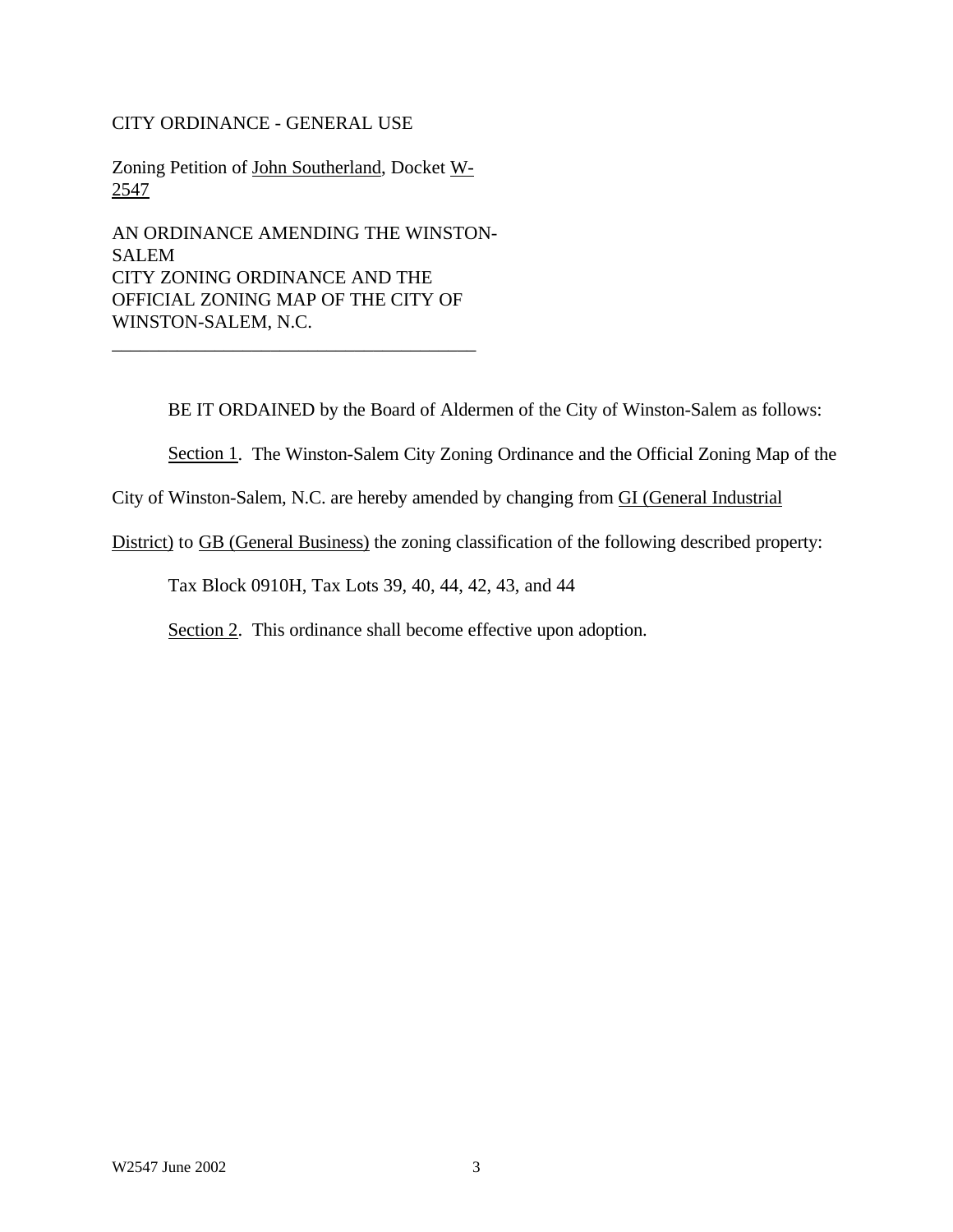### **ZONING STAFF REPORT**

**DOCKET #** W-2547 **STAFF:** S. Chad Hall

Petitioner(s): John Southerland Ownership: Same

#### **REQUEST**

| From: | <b>GI</b> General Industrial District |
|-------|---------------------------------------|
| To:   | <b>GB</b> General Business District   |

Both general and special use district zoning were discussed with the applicant(s) who decided to pursue the zoning as requested.

NOTE: This is a general use zoning petition; therefore, ALL uses permitted in the above requested district should be considered.

Acreage: 0.62 acre

## **LOCATION**

Street: North side of Northwest Boulevard east of Thurmond Street Jurisdiction: City of Winston-Salem Ward: North

## **PROPERTY SITE/IMMEDIATE AREA**

Existing Structures on Site: An existing commercial building is on the site. The surrounding area has an industrial and commercial character, dominated by GI and LI zoning with GB zoning adjacent to the subject property.

Adjacent Uses:

| North - | Single Family Residential zoned RS-7                |
|---------|-----------------------------------------------------|
| East -  | Roy Mustin Automotive, Inc. zoned GB                |
| South - | Willard Cab Company and a vacant structure zoned GI |
| West -  | B&C Auto Service and Club 2000 zoned GI             |

#### **GENERAL AREA**

Character/Maintenance: Well maintained commercial and industrial uses. Development Pace: Moderate to Slow

#### **PHYSICAL FEATURES/ENVIRONMENTAL REVIEW**

Impact on Existing Features: No specific impact determined with general use zoning.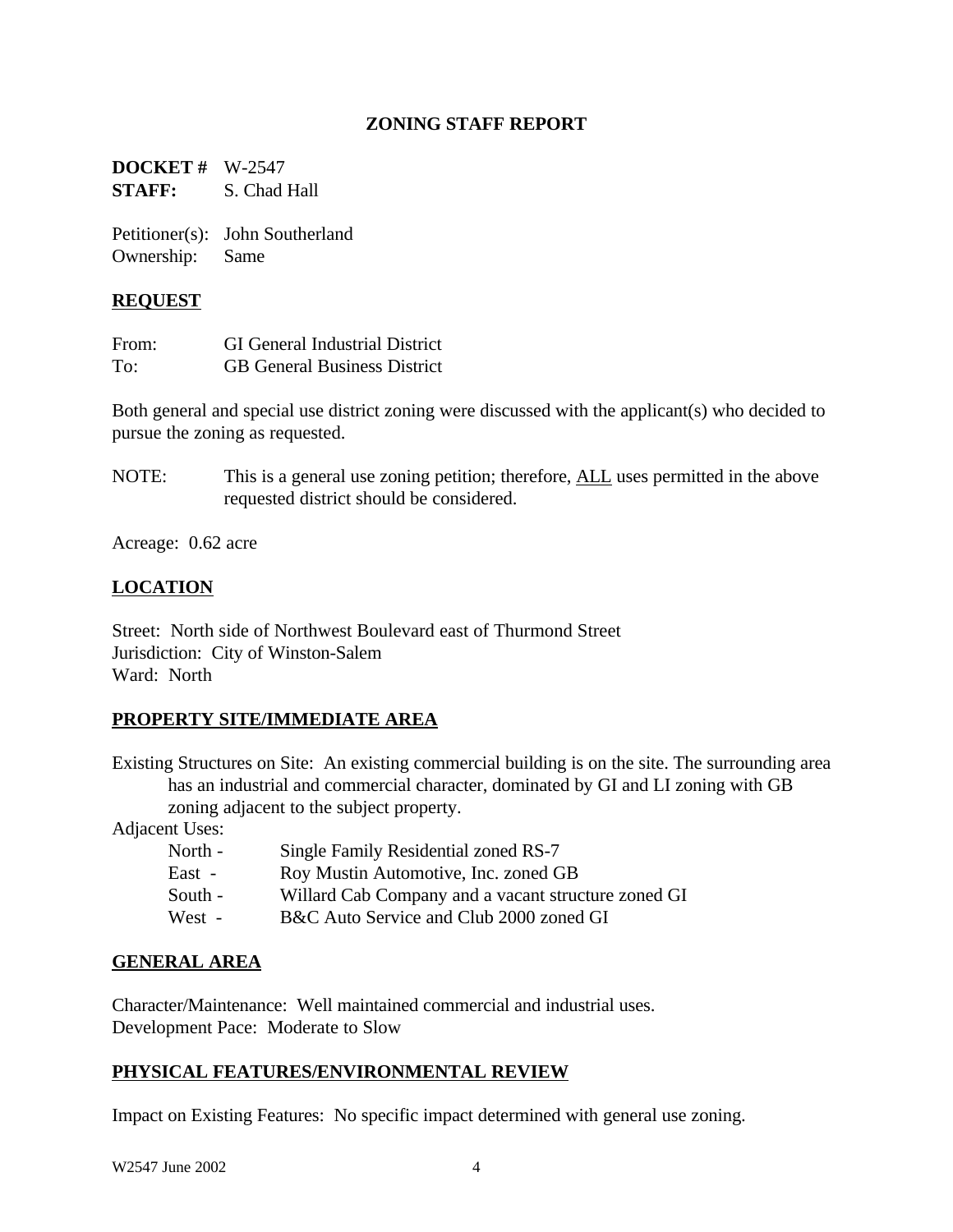- Topography: There is an approximate change in elevation on the subject property of 20' (from an approximate elevation of 810' in the southwest up to an approximate elevation of 830' in the northeast).
- Streams: None (although site lies just north of the North School Branch tributary to Peter's Creek)

Vegetation/habitat: None - site is developed

Watershed: Site is not within the boundaries of a water supply watershed.

## **TRANSPORTATION**

Direct Access to Site: Northwest Boulevard Chatham Road Broad Street Street Classification: Major Thoroughfare Collector Street Major Thoroughfare Average Daily Traffic Count/Estimated Capacity at Level of Service D (Vehicles per Day): Northwest Boulevard between Thurmond Street and University Parkway = 8,400 / 13,100 Broad Street between Northwest Boulevard and West End Boulevard = 4,600 / 16,100 Sidewalks: Both sides of Northwest Boulevard, both sides of Thurmond Street Transit: Route 4 along Thurmond Street; Route 16 along West End Boulevard

## **HISTORY**

1. W-2126; GI to GB (General Business); approved January 9, 1997; North side of Northwest Boulevard west of Rundell Street; 0.28 acre; Planning Board and staff recommended approval.

## **CONFORMITY TO PLANS**

GMP Area (*Legacy*): 2--Urban Neighborhoods

- Relevant Comprehensive Plan Recommendation(s): Promote economic development that is compatible with existing residential neighborhoods and other business developments. Rehabilitation and reuse of existing structures is encouraged. Protect residential areas from inappropriate commercial and industrial encroachment. Encourage convenient commercial services to support neighborhood needs.
- Area Plan/Development Guide: Property is not within the boundaries of an area plan or development guide.

## **COMMUNITY DEVELOPMENT**

Certified Area/Name: Boston-Thurmond,

Type of Certification: Rehabilitation, Conservation and Reconditioning Area, certified March 27, 1979

Redevelopment Recommendation(s): Although within the Boston-Thurmond Area, there are no specific recommendations for this site.

# **ANALYSIS**

This petition proposes a rezoning from General Industrial (GI) to General Business (GB). Such a